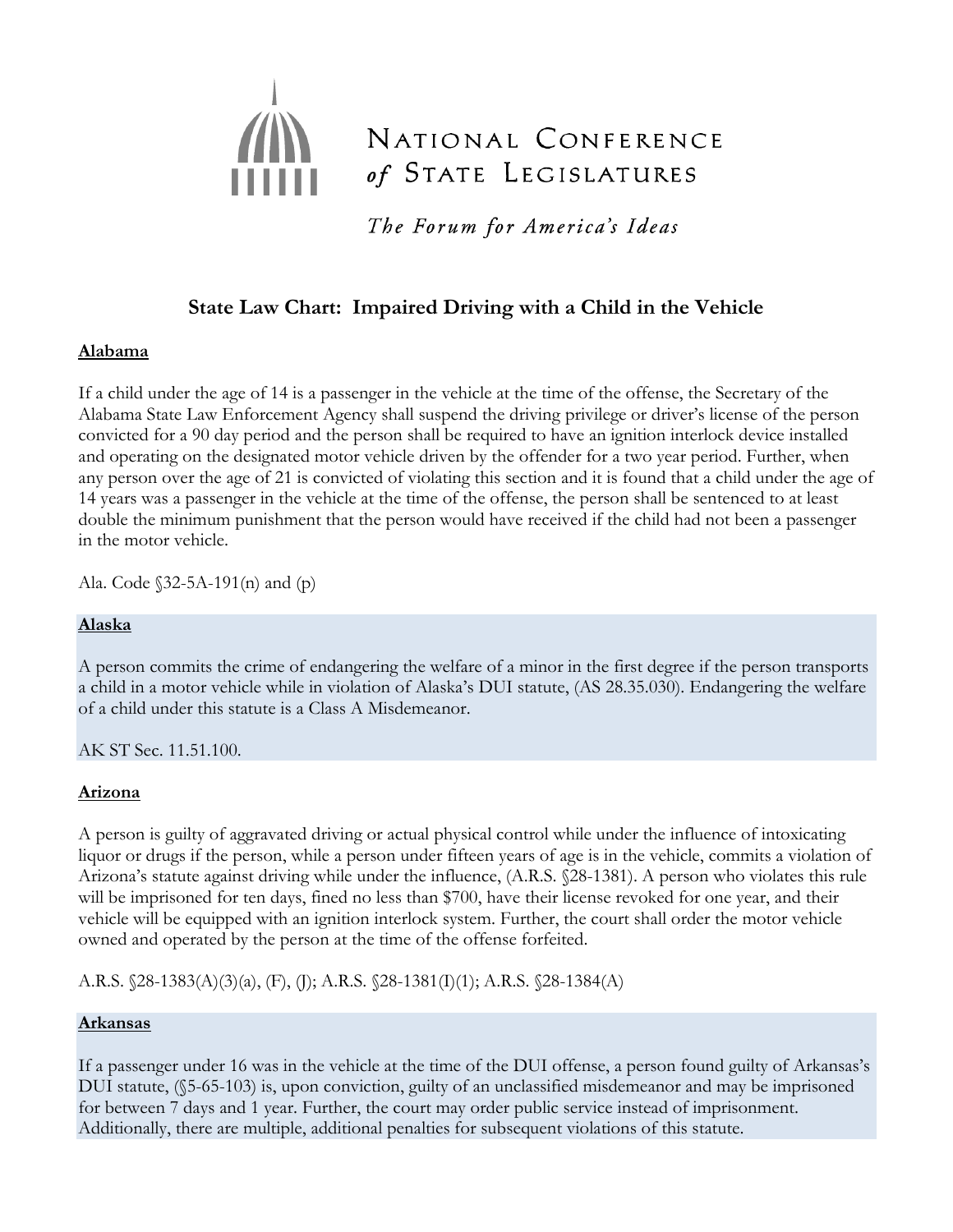## §5-65-111; §5-65-103

## **California**

For a first conviction of a violation of California's DUI statute, (Section 23152) when a minor under 14 was a passenger in the vehicle at the time of the offense, the punishment shall be 48 consecutive hours in the county jail. For a second conviction, imprisonment for 10 days. For a third conviction, imprisonment for 30 days. For subsequent convictions, imprisonment for 90 days.

These sanctions are not imposed if the driver has been convicted of violating Penal Code §273a which concerns endangering the life or health of a child.

Cal. Vehicle Code §23572

#### **Connecticut**

\*Goes into effect on October 1, 2016.

For the first offense, A) a \$500-\$2,000 fine; B) imprisonment for no more than 1 year with 30 days not to be suspended or reduced in any manner; C) probation requiring that the person perform 100 hours of community service, submit to an assessment through the Court Support Services Division of the degree of such person's alcohol or drug abuse, undergo a treatment program, including chemical screening, if so ordered, submit to an interview and evaluation by the Department of Children and Families to assess any ongoing risk posed to any child who was a passenger in the motor vehicle at the time of the violation, and cooperate with the programming, treatment, directives or plan if so ordered by the Department of Children and Families; and D) have such person's motor vehicle operator's license or nonresident operating privilege suspended for 45 days and, as a condition for restoration, be required to install an ignition interlock device on each motor vehicle owned or operated by such person and, upon restoration, be prohibited for the 1 year period following such restoration from operating a motor vehicle unless such motor vehicle is equipped with a functioning, approved ignition interlock device.

For the second offense, A) a \$1,000-\$4,000; B) imprisonment for no more than 3 years with 180 days not to be suspended or reduced in any manner; C) probation requiring that the person perform 100 hours of community service, submit to an assessment through the Court Support Services Division of the Judicial Branch of the degree of such person's alcohol or drug abuse, undergo a treatment program, including chemical screening, if so ordered, submit to an interview and evaluation by the Department of Children and Families to assess any ongoing risk posed to any child who was a passenger in the motor vehicle at the time of the violation, and cooperate with any programming, treatment, directives or plan if so ordered by the Department of Children and Families; and D) have such person's motor vehicle operator's license or nonresident operating privilege suspended for 45 days and, as a condition for the restoration of such license, be required to install an ignition interlock device on each motor vehicle owned or operated by such person and, upon such restoration, be prohibited for the 3 year period following such restoration from operating a motor vehicle unless such motor vehicle is equipped with a functioning, approved ignition interlock device, the first year of such 3 year period, such person's operation of a motor vehicle shall be limited to such person's transportation to or from work or school, an alcohol or drug abuse treatment program, an ignition interlock device service center, a treatment program ordered by the Department of Children and Families or an appointment with a probation officer or Department of Children and Families caseworker;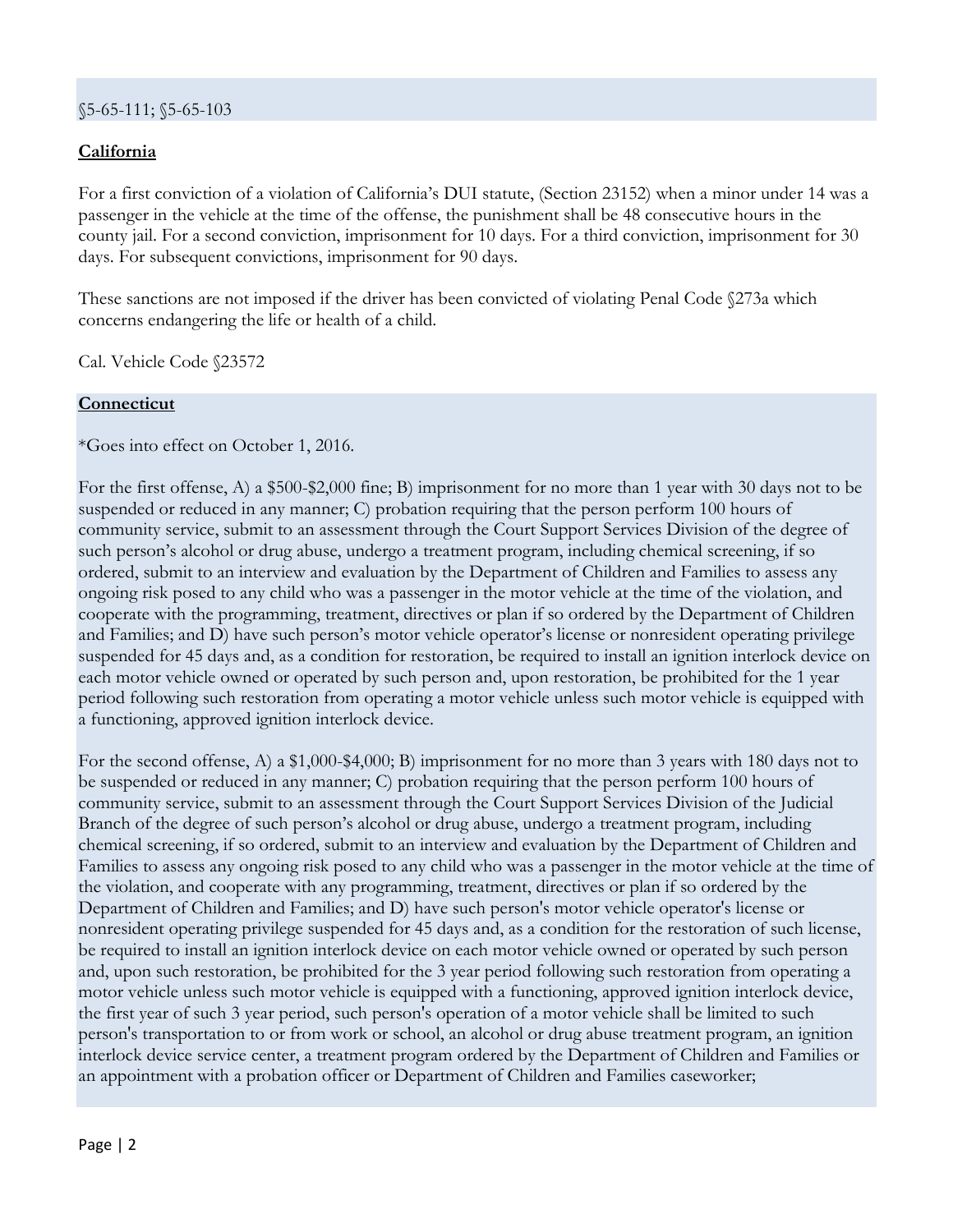For a third or subsequent offense, A) a \$2,000-\$8,000 fine; B) imprisonment for no more than 5 years, 2 years of which not to be suspended or reduced in any manner; C) probation requiring that the person perform 100 hours of community service, submit to an assessment through the Court Support Services Division of the Judicial Branch of the degree of such person's alcohol or drug abuse, undergo a treatment program, including chemical screening, if so ordered, submit to an interview and evaluation by the Department of Children and Families to assess any ongoing risk posed to any child who was a passenger in the motor vehicle at the time of the offense, and cooperate with any programming, treatment, directives or plan if so ordered by the Department of Children and Families; and D) have such person's motor vehicle operator's license or nonresident operating privilege permanently revoked upon such third offense, such person shall be prohibited from operating a motor vehicle unless such motor vehicle is equipped with a functioning, approved ignition interlock device.

Public Act No. 16-126

## **Delaware**

For the first offense of drunk driving with a child less than 17 in the vehicle, a fine of \$500-\$2,000, and 40 hours of community service in a program benefiting children. For each subsequent like offense, a fine of \$750-\$3,250, and 80 hours of community service in a program benefiting children. Violations of this statute shall be considered as an aggravating circumstance for sentencing purposes.

Del. Code Ann. 21 4177(B)

## **Florida**

For the first offense of drunk driving while carrying passengers under 18 offenders face imprisonment of up to 9 months, and a \$1,000-\$2,000 fine. Further, they must have an ignition interlock device placed on all vehicles owned, leased, or routinely operated for up to 6 months. For a second offense offenders face imprisonment of up to 12 months, and a \$2,000-\$4,000 fine. Their ignition interlock device shall be installed for at least 2 years.

Fla. Stat. §316.193(4)

## **Georgia**

For a first offense of transporting a child younger than 14 while intoxicated, it shall be a misdemeanor punishable by no more than 12 months imprisonment and a fine of no more than \$1,000. For a second offense, it shall be a misdemeanor punishable by imprisonment for no more than 12 months and a fine of no more than \$1,000. For a subsequent offense, it shall be a felony punishable by 1-3 years imprisonment and a fine of \$1,000-\$5,000.

Ga. Code §§16-12-1(d) and 40-6-391(1)

## **Hawaii**

Offenders older than 18 who were operating a motor vehicle with a passenger younger than 15 are subject to a mandatory fine of \$500 and imprisonment for 48 consecutive hours. However, the total imprisonment time imposed for first, second or third offenses cannot exceed the maximum term of imprisonment provided for first, second and subsequent DUI offenses.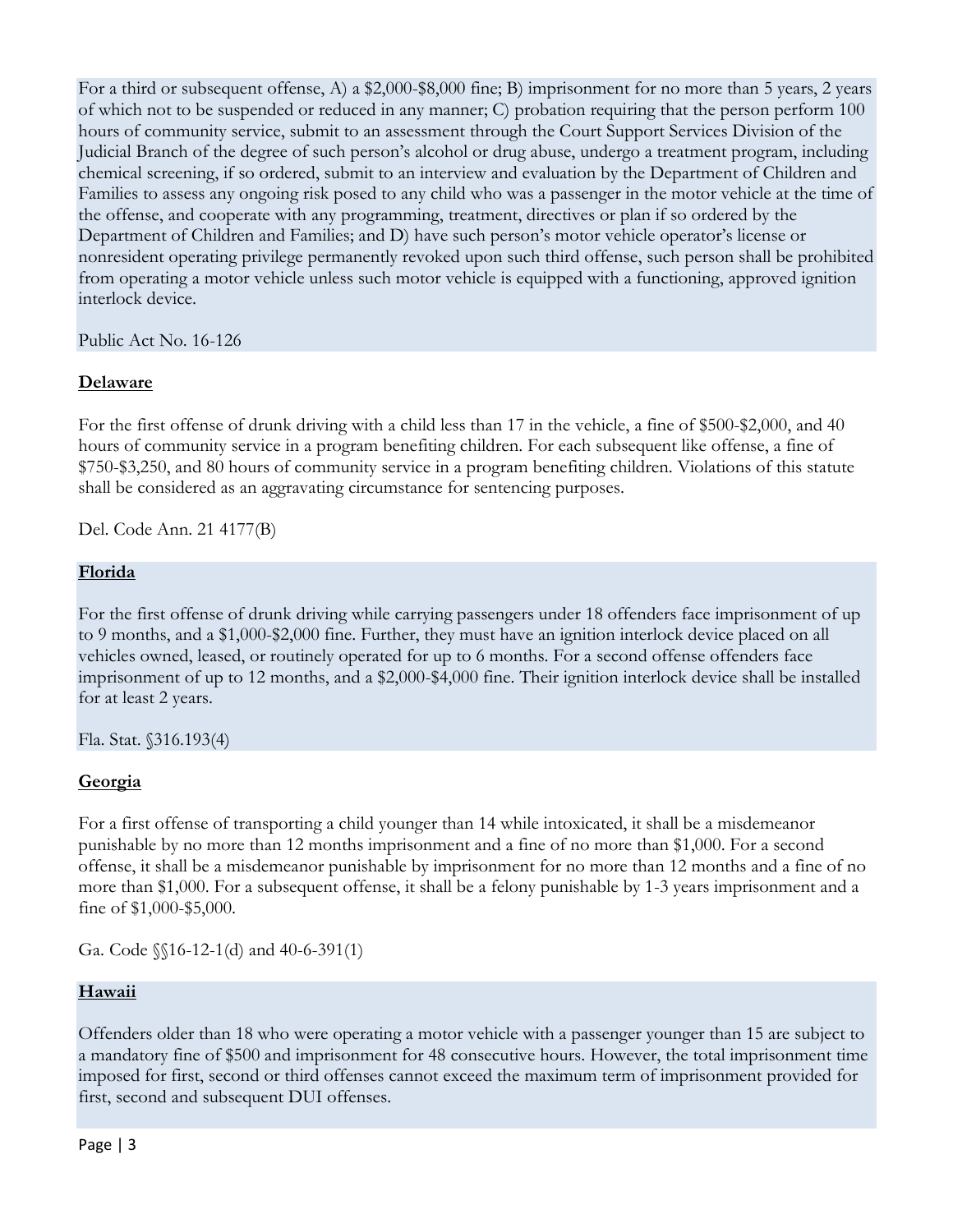#### Hawaii Rev. Stat. §291E-61(b) (4) **Idaho**

Child Endangerment: It is an offense for anyone older thanage18 to operate a motor vehicle in violation of the drunk-driving laws while transporting a "minor."If there is no injury or death associated with this offense, it is a misdemeanor with a jail term of not more than six months and/or a fine of not more than \$1,000. However, if the child is either injured or killed, it is a felony with imprisonment of one to 10 years (unless law authorizes a more severe penalty.)

Idaho Code §§18-1501(3) and 18-113

#### **Illinois**

For a first offense of a person 21 or older convicted of DUI while transporting a person under 16 the punishment shall be up to 6 months imprisonment, a fine of at least \$1,000, and 25 days of community service.

For a second offense with no bodily harm the punishment shall be up to 6 months imprisonment, a fine of at least \$1,000, and 140 hours of community service, with at least 40 hours going to programs benefitting children. This shall be a Class 4 Felony.

The penalties are increased if the driver, while committing a DUI, was involved in an accident that resulted in bodily harm to the child under 16 being transported, if the violation was the proximate cause of the injury. Such a violation is a Class 4 Felony and is subject to one year of imprisonment, a mandatory \$2,500 fine, and 25 days of community service in a program benefitting children. A subsequent offense is subject to 18 months imprisonment, a mandatory \$5,000 fine, and 25 days of community service in a program benefitting children.

Ill. Rev. Stat. Ch. 625 5/11-501 (c-5)

#### **Indiana**

It is a class D felony for a drunken driver who is at least 21 years of age to operate a vehicle in which at least one passenger was less than age eighteen (18).

IC 9-30-5-3

#### **Kansas**

If, at the time of the offense, a person was driving with a passenger younger than 14, the incarceration period is increased by one month consecutive to any other sanction, to be served in jail or as house arrest, work release or other conditional release.

Kan. Stat. Ann. §8-1567(C)

#### **Kentucky**

Operating a vehicle while transporting a passenger under 12.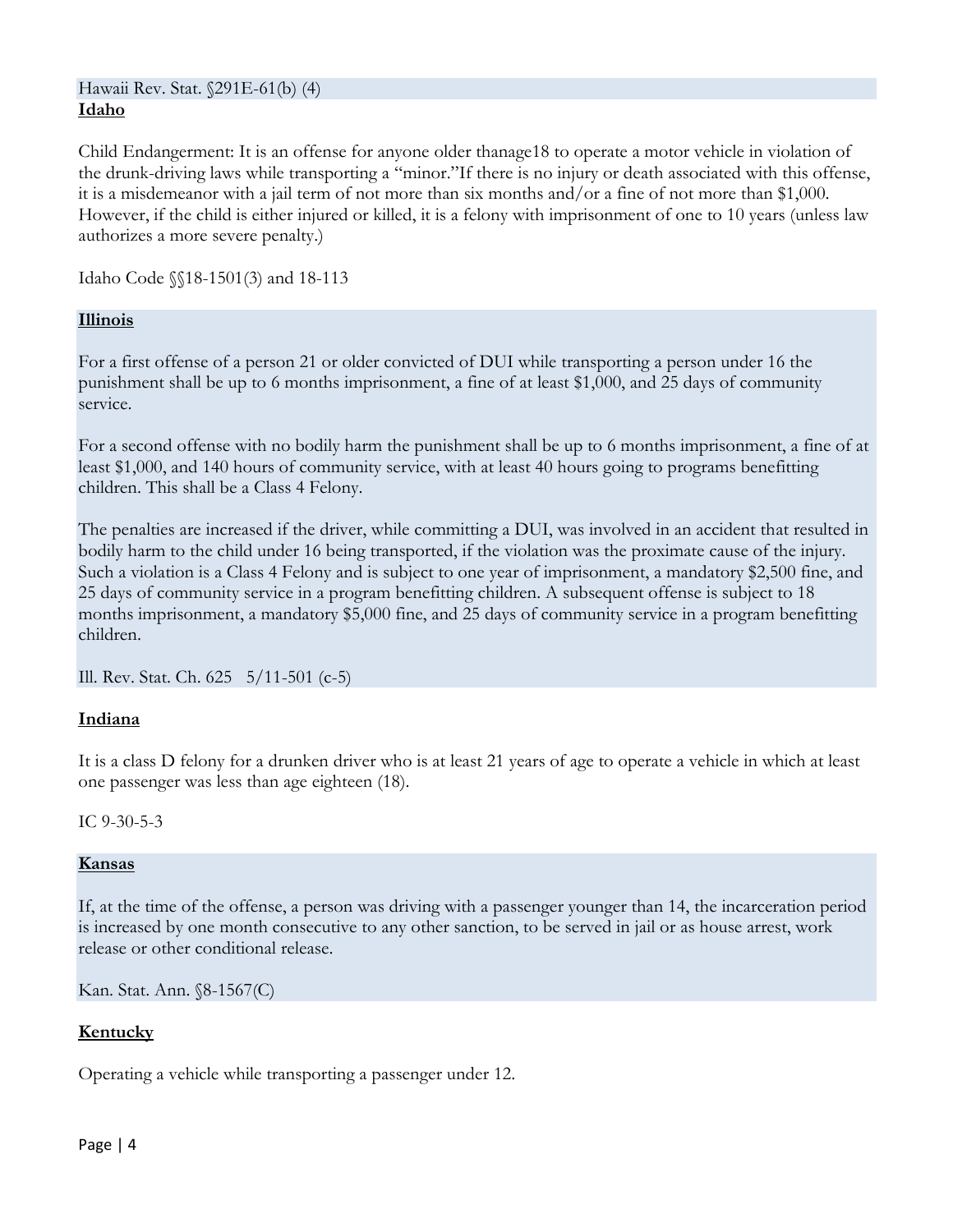For a first offense, a \$200-\$500 fine, imprisonment between 48 hours and 30 days, or both. In lieu of imprisonment, the fine, or both, the defendant may apply to the judge for permission to enter a community labor program for not less than 48 hours, nor more than 30 days.

For a second offense, a fine of \$350-\$500, imprisonment between 7 days and 6 months, possible community labor for not less than 10 days or more than 6 months.

For a third offense, a \$500-\$1,000 fine, imprisonment between 30 days and 12 months, possible community labor for not less than 10 days or more than 12 months.

For a fourth or subsequent offense, be guilty of a Class D felony.

Ky. Rev. Stat. §189A.010 (11) (f)

#### **Louisiana**

Louisiana's "Child Endangerment Law" provides that upon conviction that a minor child 12 or younger was a passenger in the vehicle at the time of the commission of a DUI offense, for a first offense, punishment by a \$300-\$1,000 fine, imprisonment for 10 days to 6 months, participation in a court-approved substance abuse program, participation in a court-approved driver-improvement program, and the court may order the use of an ignition interlock device.

In addition to the programs listed above, a second offense is punishable by a \$750-\$1,000 fine, imprisonment for 30 days to 6 months and the court shall order the use of an ignition interlock device for a period of no less than 6 months.

In addition to the programs listed above, a third offense is punishable by a \$2,000 fine, imprisonment for 1-5 years, the offender undergoing an evaluation by the Department of Health and Hospitals to determine the nature and extent of the offenders substance abuse disorder, the court shall order the use of an ignition interlock device until substance abuse treatment, home incarceration, or the requirements of the drug division probation are completed, and the offender's license shall be restricted.

In addition to the programs listed above, a fourth offense is punishable by a fine of \$5,000, imprisonment for 10-30 years, possible vehicle seizure and sale, the offender undergoing an evaluation by the Department of Health and Hospitals to determine the extent of the offender's substance abuse disorder, the court requiring the use of an ignition interlock device until substance abuse treatment, home incarceration, or the requirements of the drug division probation are completed, and the offender's license shall be restricted.

La Rev. Stat. Ann. §14:98; §§14:98.1-.4.

#### **Maine**

A person who violates the drunk driving statute while transporting a passenger under 21 must have his/her license suspended for an additional 275 days and be imprisoned for 48 hours. Further, the licensing agency has the authority to suspend the driver's license for a longer period of time than indicated above for either an administrative per se violation or a drunk driving offense conviction.

Me. Rev. Stat. Ann. Tit. 29-A §§2411(5)(A)(3)(a)(iv) & (G)

#### **Maryland**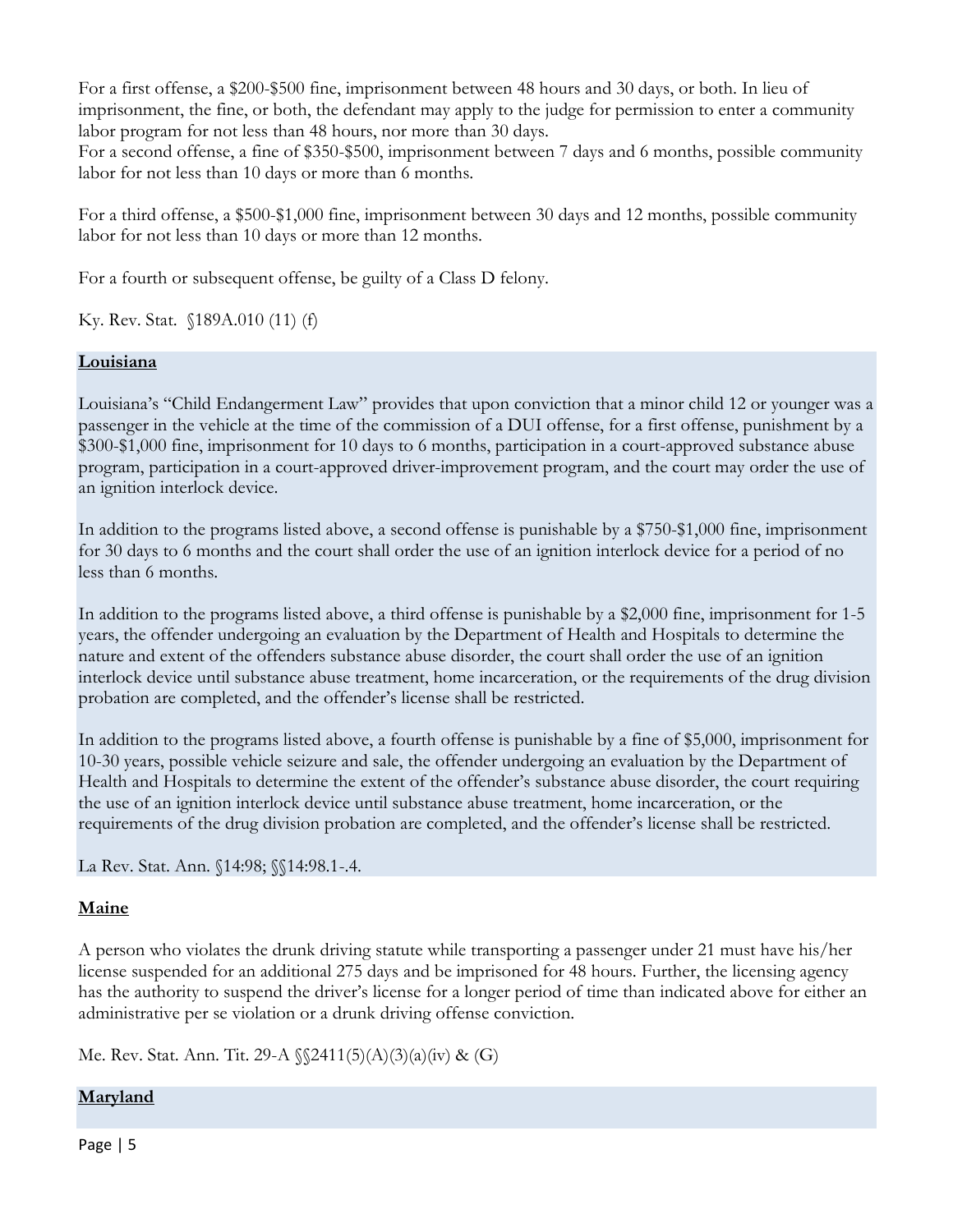A person who is convicted of driving while under the influence of alcohol while transporting a minor younger than 18 is subject to:

For a first offense, a fine of not more than \$2,000 or imprisonment for not more than 2 years or both.

For a second offense, a fine of not more than \$3,000 or imprisonment for not more than 3 years or both.

For a third or subsequent offense, a fine of not more than \$4,000 or imprisonment for not more than 4 years or both.

Md. Transportation Code Ann. §27-101(q); §21-902(a)(3); §20-103

## **Massachusetts**

Individuals who drive under the influence with a child under 14 are subject to:

For a first offense, imprisonment between 90 days and 1.5 years and a \$1,000-\$5,000 fine. License suspension of one year.

For repeat offenders, imprisonment between 6 months and 2.5 years and a \$5,000-\$10,000 fine. License suspension of three years.

Mass Gn. Laws Ann.Ch. 90 §24V

## **Michigan**

A person who commits a DUI while a passenger under 16 is in the vehicle must pay a fine of \$200 to \$1,000. These offenders also are subject to a term of imprisonment of up to one year, 30 to 90 days of community service, or both.

A person who commits a second DUI while a passenger under 16 is in the vehicle within seven years of a first conviction or within 10 years of two or more prior convictions for DUI is guilty of a felony. Offenders must pay a fine of \$500 to \$5,000. Offenders are also subject to - a) a term of imprisonment of one to five years; or b) probation with imprisonment in a county jail for 30 days to one year and 60 to 180 days of community service.

Mich. Comp. Laws §257.625

## **Minnesota**

Considered an "aggravating factor" if a child under the age of 16 is in the motor vehicle at the time of the offense, if the child is more than 36 months younger than the offender.

169A.03 Sub. 3(3)

#### **Mississippi**

A person over the age of 21 who commits a DUI while a passenger under 16 is in the vehicle commits a separate crime of "endangering a child by driving under the influence of alcohol or any other substance which has impaired such person's ability to operate a motor vehicle".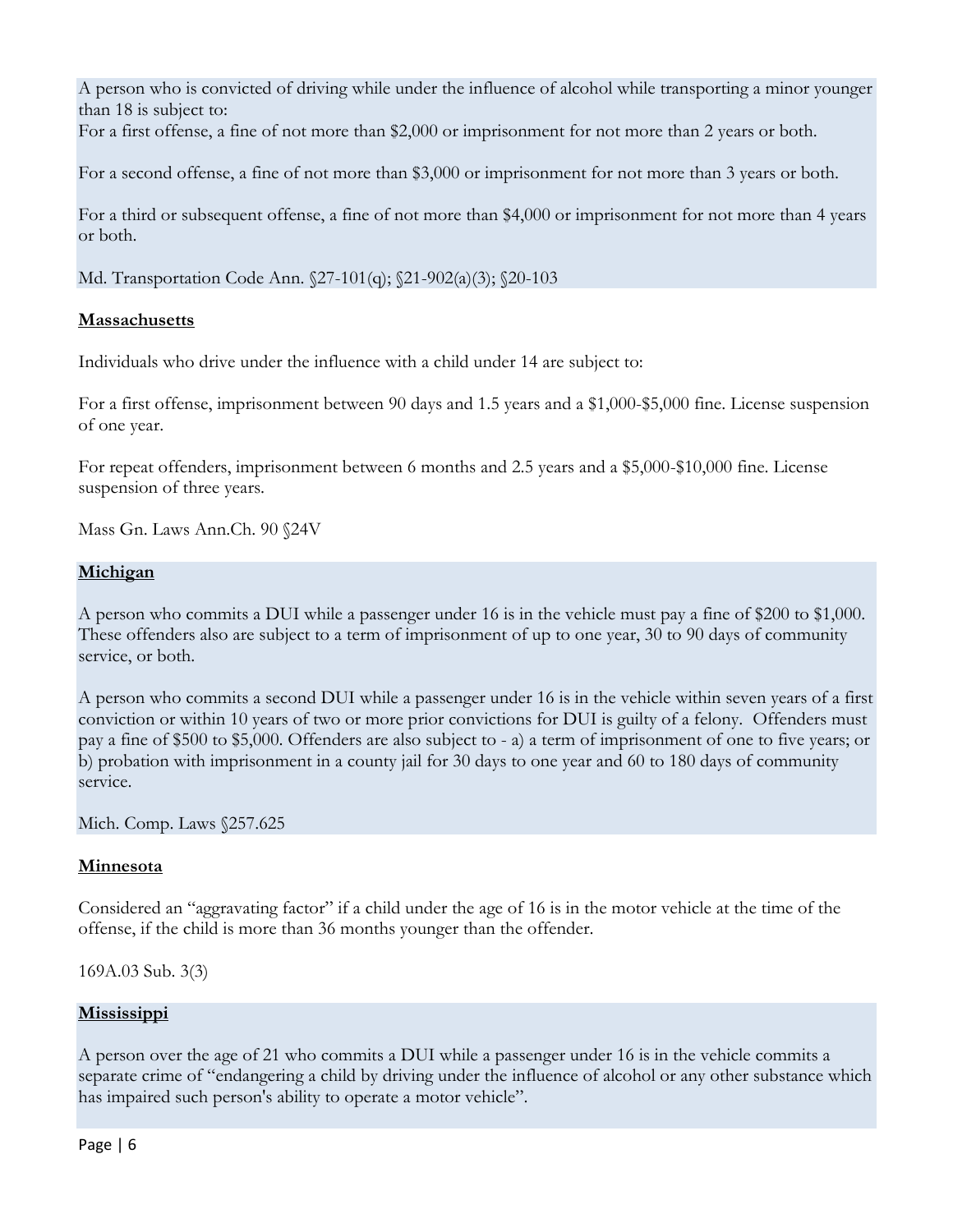First offense if serious injury or death of child does not occur: Misdemeanor punishable by no more than \$1,000 fine and no more than 12 months imprisonment.

Second offense if serious injury or death of child does not occur: Misdemeanor punishable by no less than \$1,000 fine and no more than a \$5,000 fine and/or imprisonment for 1 year.

Third offense if serious injury to death of child does not occur: Felony punishable by no less than \$10,000 fine and/or imprisonment for 1-5 years.

Offense which results in serious injury or death of a child: Felony punishable by no less than \$10,000 fine and imprisonment for no less than five years and no more than 25 years.

Miss. Code Ann. § 63-11-30(12)

#### **Montana**

Individuals who drive under the influence while a passenger under 16 is in the car are subject to:

For a first offense, imprisonment for 1-20 days, \$600-\$2,000 fine.

For a second offense, imprisonment for between 2 days to 1 year, \$1,200-\$2,000 fine.

For a third offense, imprisonment for between 60 days and 1 year, \$2,500-\$5,000 fine.

Mont. Code Ann. §61-8-714.

#### **Nebraska**

It is a Class I misdemeanor, punishable separately from any other offense, to operate a vehicle under the influence if a passenger under the age of 16 is present in the vehicle.

Neb. Rev. Stat. §2 Section 28-1254

#### **Nevada**

If a child younger than 15 was a passenger in the vehicle at the time of the offense, such a fact shall be considered an aggravating factor when determining sentencing.

Nev. Rev. Stat. §§484C.430 & 484C.400

## **New Hampshire**

If the DWI offender was transporting a person under 16 at the time of the offense, the offender's driving privileges must be revoked for the maximum time period provided by law, and will not be restored until completion of IDCMP screening within 14 days of conviction.

N.H. Rev. Stat. §265-A:18, VIII

#### **New Jersey**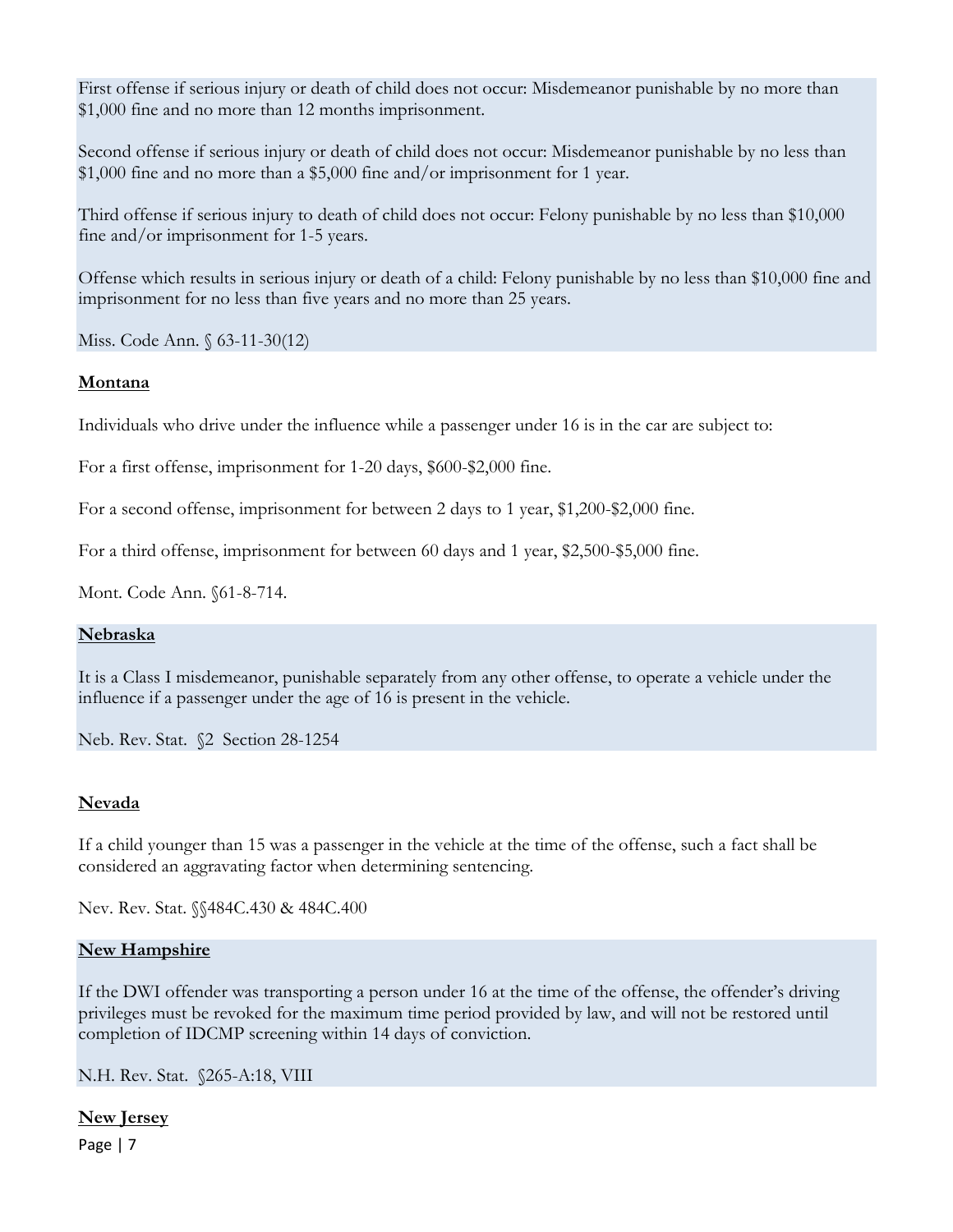A parent or guardian who drives while intoxicated with a person who is under 17 in the car is guilty of a disorderly person's offense, and may be sentenced to imprisonment for no more than 6 months. Further, forfeiture of right to drive for no more than 6 months and community service for no more than 5 days.

N.J. Rev. Stat. *§§*39:4-50.15; 39:4-50; 2C:1-4.

## **New York**

Individuals who drive with a blood-alcohol level greater than 0.08 who transport a passenger younger than 15 are guilty of a felony and can face imprisonment of up to 4 years.

N.Y. Vehicle and Traffic Law §1192(2-a)(b)

## **North Carolina**

Driving by the defendant while a child under 18, or a person with the mental development of a child under the age of 18 years, was in the vehicle at the time of the offense is a grossly aggravating offense in terms of sentencing. The judge must impose the Level One punishment.

N.C. Gen. Stat. § 20-179

#### **North Dakota**

It is a Class A misdemeanor (imprisonment term for not more than one year and/or a fine of not more than \$1,000) for anyone 21 or older to commit a DWI offense while transporting a "minor."

Note: The term "minor" is not defined in the motor vehicle law (Title 39). However, North Dakota law usually defines a "minor" as anyone under age 18. (e.g., §14-10-01).

N.D. Cent. Code §§12.1-32-1 and 39-08-01.4.

#### **Ohio**

Individuals who drive under the influence with a passenger under the age of 18 are subject to:

If the violation did not result in serious physical harm, punishment for a misdemeanor of the first degree.

If the violation results in serious physical harm to the child, or the offender has previously been convicted of a like offense, or of any offense involving neglect, abandonment, contributing to the delinquency of, or physical abuse of a child, punishment for a felony of the fifth degree. Imprisonment between 6 months and 1 year, fine of not more than \$2,500.

In addition to any term of imprisonment, fine, or other sentence, penalty, or sanction it imposes upon the offender, the court may also impose a class seven suspension of the offender's driver's or commercial driver's license or permit. Further

Ohio Rev. Code Ann. §§2919.22, 2929.14, 2929.18 and 2929.21

#### **Oklahoma**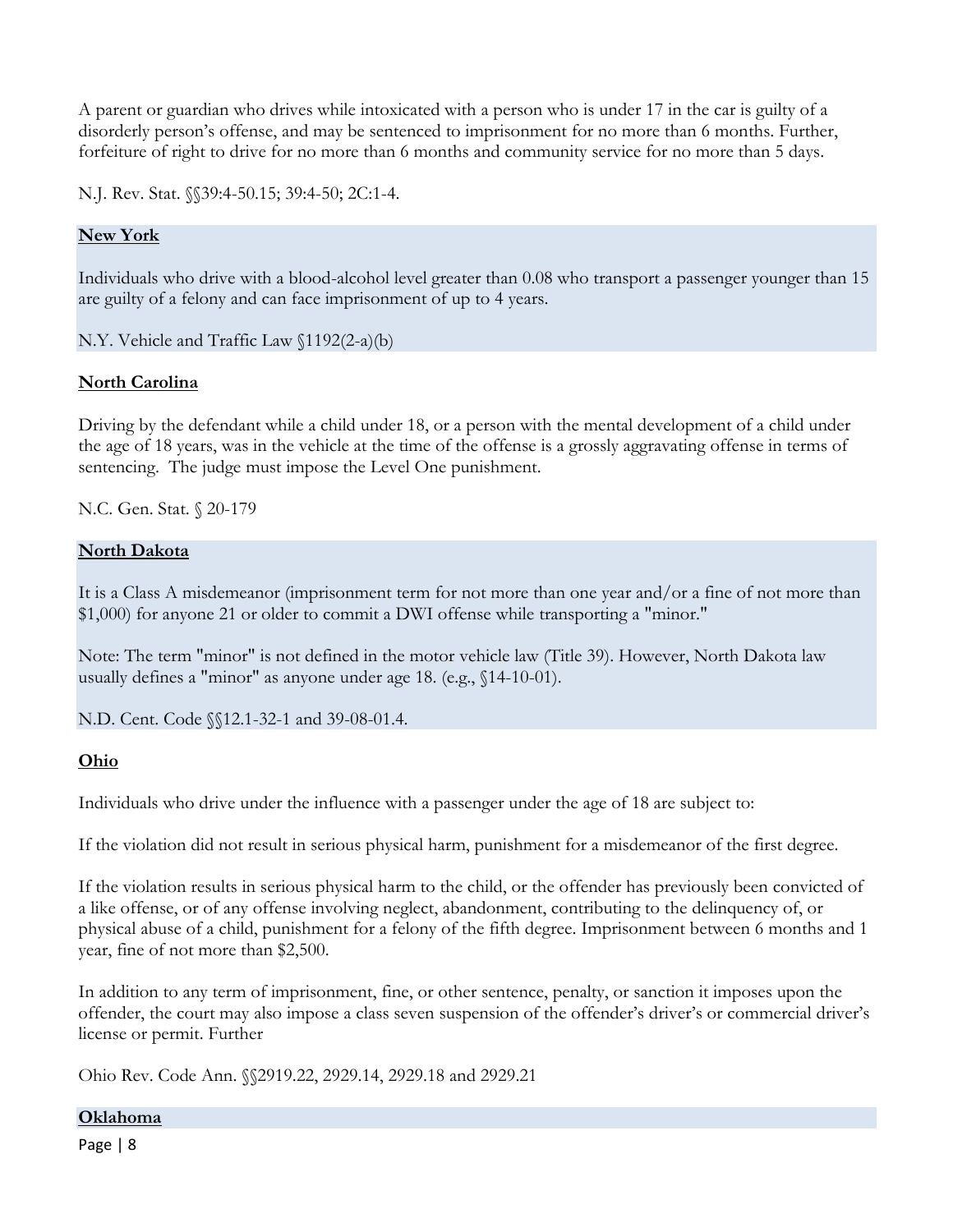A person who is the parent, guardian, or person having custody or control over a child commits child endangerment when the person: Knowingly permits a child to be present in a vehicle when the person knows or should have known that the operator of the vehicle is impaired by or is under the influence of alcohol or another intoxicating substance; or Is the driver, operator, or person in physical control of a motor vehicle. Felony, punishable by imprisonment for no more than 4 years, no more than \$5,000 fine, or both.

Okla. Stat. Tit. 21 § 852.1 A

#### **Oregon**

In addition to other penalties, if an offender commits a DUI while a passenger under 18 is in the vehicle and the minor passenger is at least three years younger than the driver, the maximum fine is \$10,000.

Or. Rev. Stat. §813.010

#### **Rhode Island**

An offender who is over 18 is subject to imprisonment for no more than 1 year if they were transporting a passenger under 13 at the time of the offense.

R.I. Gen. Laws §31-27-2(d)(5)(ii)

#### **Pennsylvania**

An individual who drives while intoxicated where a minor under 18 years of age was an occupant in the vehicle when the violation occurred commits a misdemeanor of the first degree, punishable by imprisonment for no more than 5 years.

PA Title 75 §3803(b) & 18 Pa.C.S.A. § 106

#### **South Carolina**

A person 18 or older is guilty of "child endangerment" when the person drives under the influence with a passenger younger than 16 in the vehicle.

A conviction under this statute is punishable by a fine of not more than one-half the maximum fine allowed for committing "child endangerment." Further, the person's license shall be suspended for sixty days, the person is required to enroll in the Ignition Interlock Device Program for three months, and the person shall be enrolled in an alcohol and drug safety action program.

S.C. Code Ann. §56-5-2947

#### **Tennessee**

For any offense of the DUI statute while accompanied by a child under eighteen (18) years of age, the person shall be fined one thousand dollars (\$1,000) in addition to the fine for the DUI offense.

It's a class D felony if the child suffers serious injury as a result, punishable by 2-12 years imprisonment.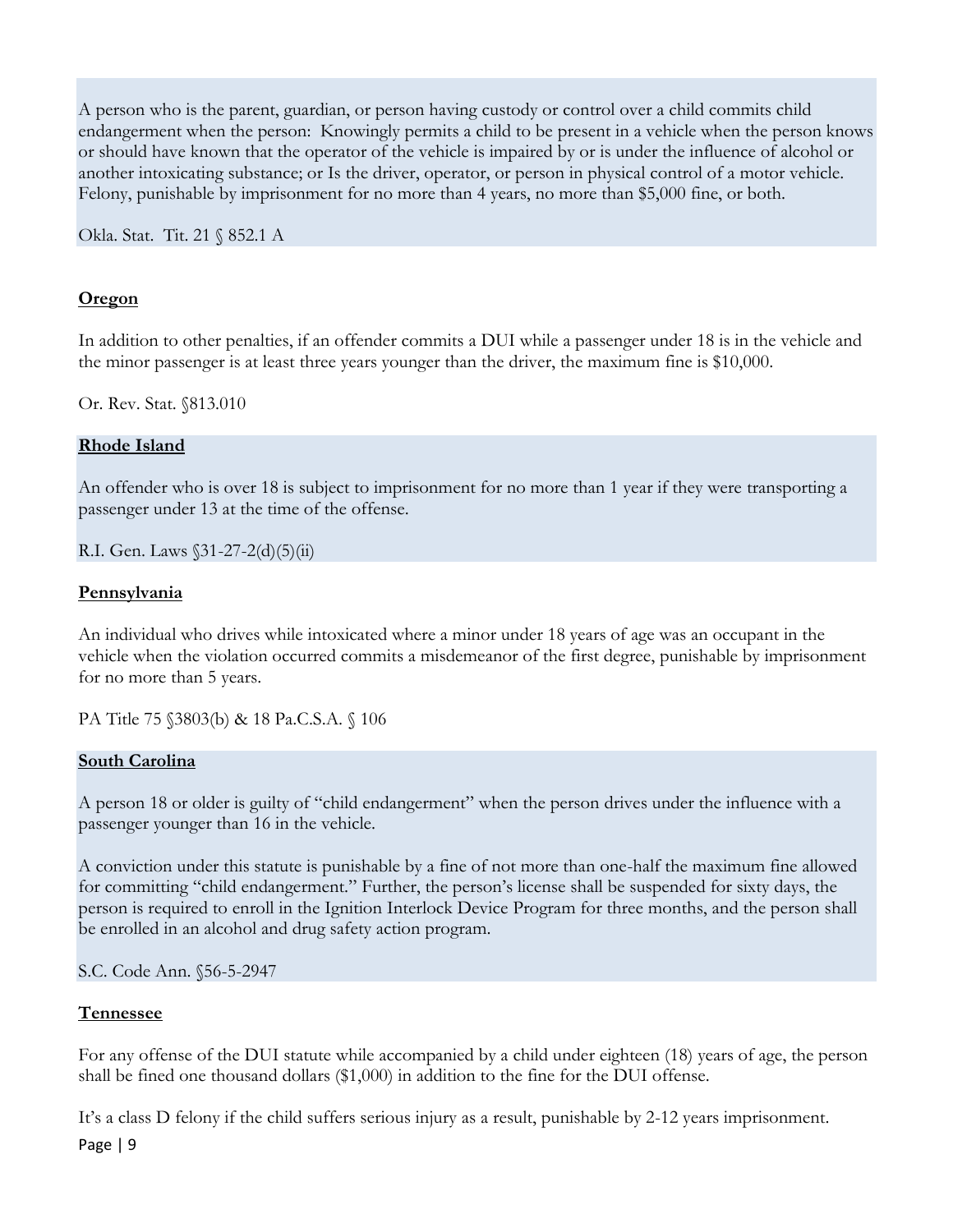It's a Class B felony if the child dies as a result, punishable by 8-30 years imprisonment.

License revocation possible.

Tenn. Code. Ann. §§55-10-403 & 40-35-112

## **Texas**

If a person commits a DWI while a passenger younger than 15 is in the vehicle, the offender can be punished by between 180 days and 2 years imprisonment, and a possible \$10,000 fine. This offense is considered a state jail felony.

Tex. Penal Code Ann. §12.35

## **Utah**

A person who drives under the influence for a first or second time with a passenger under 16, (or was 21 years or older and had a passenger under 18) in the vehicle at the time of the offense commits a Class A misdemeanor, punishable by up to one year imprisonment and no more than a \$2,500 fine.

Utah Code Ann. §§41-6a-502 & -503.

## **Virginia**

Child Endangerment: A person convicted of a DWI offense while carrying a passenger 17or younger is subject to additional sanctions: a mandatory fine of \$500 to\$1,000 and mandatory minimum period of confinement of five days.

Subsequent offense: mandatory fine of \$500 to\$1,000 and community service of mandatory 80 hours benefiting children.

Va. Code §18.2-270(D)

#### **Washington**

A person convicted of a DUI offense while a passenger under age 16 was in the vehicle must be ordered by the court to install an ignition interlock device for not less than 60 days. In any case in which the installation and use of such a device is otherwise mandatory, the device must be used for an additional 60 days.

Wash. Rev. Code §46.61.5055

#### **West Virginia**

Child Endangerment: A person who violates the drunk driving law while transporting a child younger than age 16 commits a misdemeanor and is subject to a jail term of two days to 12 months (with 48 hours of actual confinement mandatory) and/or a fine of \$200 to \$1,000.

W. Va. Code §17C-5-2(i).